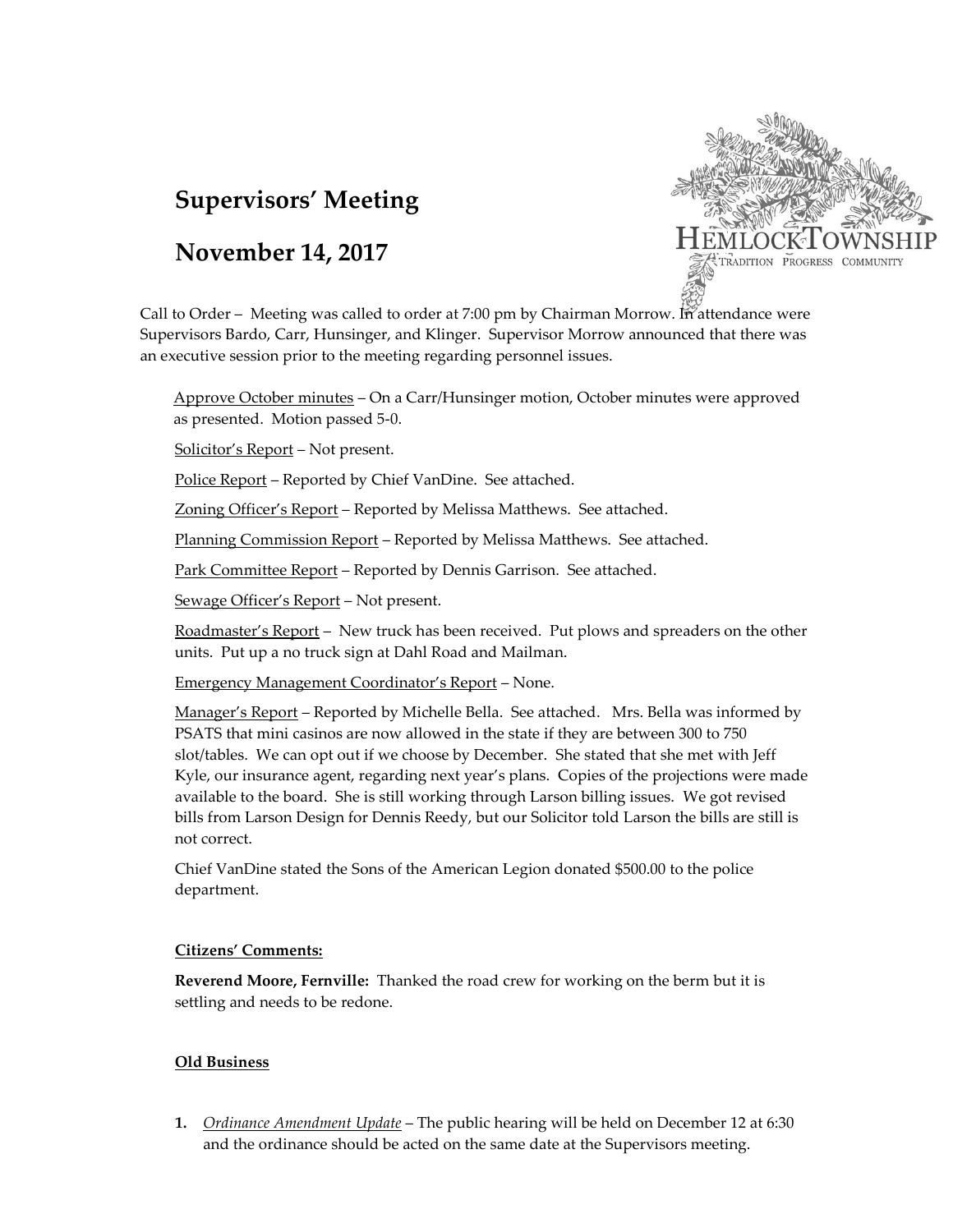a. Authorize Advertisement of Nuisance Ordinance Amendment – The nuisance ordinance needs to be acted on separately according to Solicitor Lewis. On a Klinger/Morrow motion, permission is given to advertise the nuisance ordinance. Motion passed 5-0.

#### **New Business**

#### **2.** *Consideration of 2018 Budgets* –

a. Real Estate Tax Levy Resolution for 2018 (Resolution 11-14-2017) – On a Carr/Hunsinger motion, Resolution 11-14-2017 is approved. Motion passed 5-0.

b. Consideration of Ordinance 11-14-2017 Abolishing the Per Capita Tax – On a Hunsinger/Carr motion Ordinance 11-14-2017 is approved. Motion passed 5-0.

c. Consideration of Resolution 11-14-2017A: Tax Anticipation Note for 2018 - On a Hunsinger/Bardo motion, the tax anticipation note in the amount of \$100,000 with a 1.4% interest rate is approved. Motion passed 5-0.

On a Klinger/Morrow motion, 2018 budget is approved. Motion passed 5-0

#### 3. *Consideration of Joint Municipal Agreement for Law Enforcement Services*

a. Authorize Advertisement of Ordinance – Chief VanDine stated that Hemlock, with the agreement from the board, will provide police coverage to Madison Township. Police protection would include 365 days a year, 16 hours minimal per week. Monthly reports will be provided to the Madison Township Board of Supervisors. We will be paid \$44,500 with 50% due on January 1, 2018 and the balance due on July 1, 2018. We will receive 75% of the fines. This will be a three-year contract and the annual fee increase may be no more that ten percent. At the Madison Township meeting last evening, they agreed to advertise an ordinance to disband their police department. On a Bardo/Carr motion, advertisement for Joint Municipal Agreement for Law Enforcement Services is approved. Motion passed 5-0. On a Bardo/Hunsinger motion that we sign the agreement pending the passing of the Ordinances. Motion passed 5-0.

- 4. *Consideration to Hire Part-Time (32 hours/week) Police Officer* Chief VanDine would like to hire Craig Johnson as a 32-hour part time police officer. On a Bardo/Hunsinger motion, hiring is approved pending polygraph test and further background checks. Motion passed 5-0.
- 5. *Discussion of Shannon Rezoning Application* Application received from Mr. Shannon regarding rezoning of property that is located on both sides of Lunger Drive. Solicitor Lewis cannot represent the township because he has a conflict of interest. Mrs. Bella stated that Attorney Matt Turowski of Harding, Hill and Turowski would be able to represent the township at a rate of \$130.00 per hour. On a Bardo/Carr motion, permission is given to hire the firm of Harding, Hill and Turowski to represent us on this application. Motion passed 5-0.
- 6. *Consideration of Erney/Carr Sewage Facilities Planning Module* This module included a waiver on the residual piece of land that was discussed at the planning commission meeting. On a Bardo/Hunsinger motion, approval was given for the sewer planning module for the Erney/Carr subdivision. Motion passed 5-0. Ted Oman stated that the subdivision plan was tabled at the planning commission meeting. It was requested that the plans be revised to include a cul-de-sac in case of future development. The county